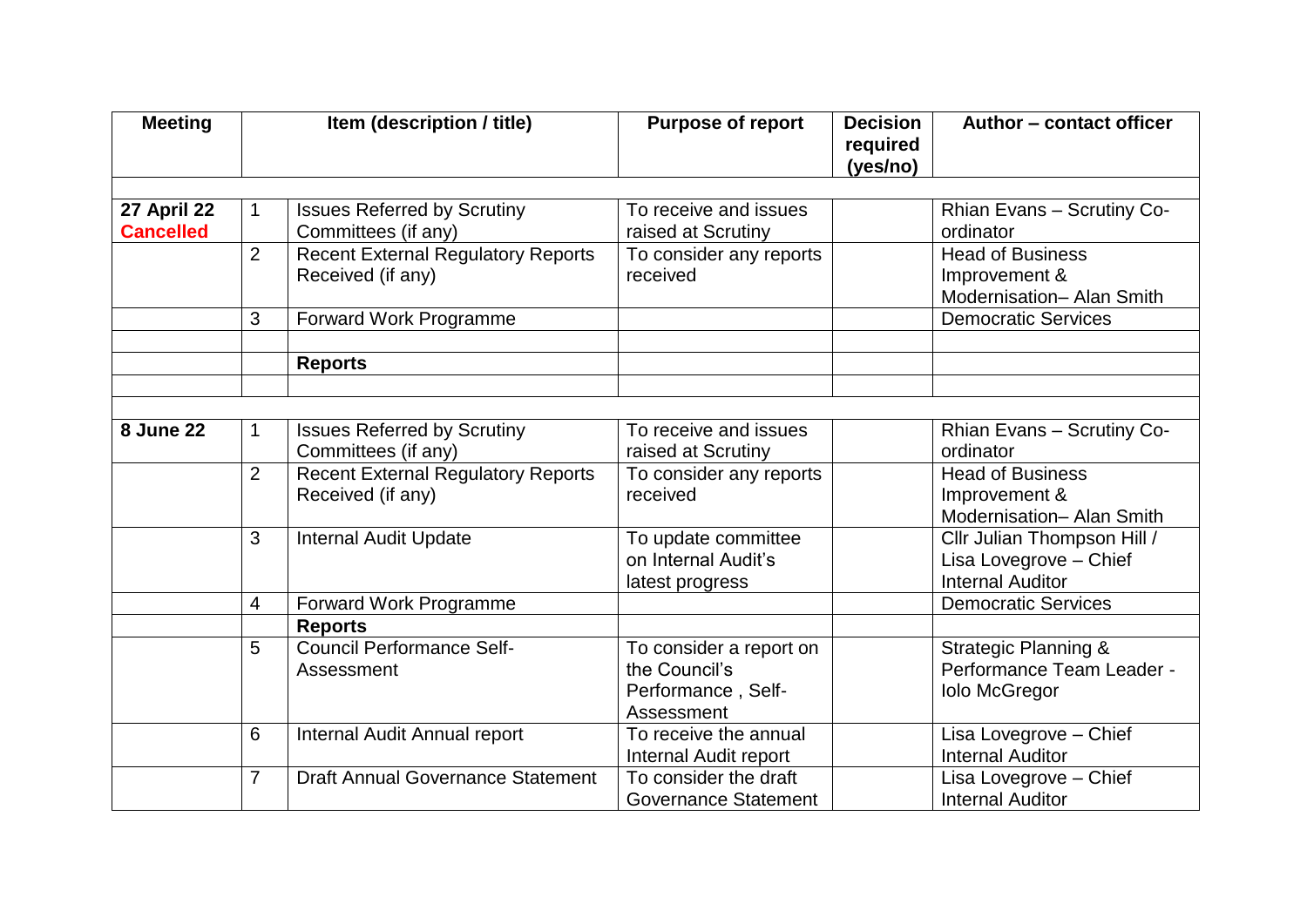| <b>Meeting</b>    | Item (description / title) |                                           | <b>Purpose of report</b>  | <b>Decision</b><br>required | Author - contact officer        |
|-------------------|----------------------------|-------------------------------------------|---------------------------|-----------------------------|---------------------------------|
|                   |                            |                                           |                           | (yes/no)                    |                                 |
|                   | 8                          | Internal Audit Strategy 2022/23           | To receive the annual     |                             | Lisa Lovegrove - Chief          |
|                   |                            |                                           | audit strategy report.    |                             | <b>Internal Auditor</b>         |
|                   | 9                          | CIW Inspection Report - Children's        | To receive an update      |                             | Rhiain - Morrlle - Head of      |
|                   |                            | <b>Services</b>                           | report                    |                             | <b>Children's Services</b>      |
|                   | 10                         | Care Inspectorate Wales -                 | To receive an update      |                             | Nicola Stubbins - Corporate     |
|                   |                            | Assurance Check 2021- Update              | report on the actions     |                             | <b>Director</b>                 |
|                   |                            |                                           | (Confirm if ready)        |                             |                                 |
|                   | 11                         | 2020-21 Certification of grants and       | To receive the            |                             | Head of Finance - Steve         |
|                   |                            | returns                                   | summary of the key        |                             | Gadd                            |
|                   |                            |                                           | outcomes from WAO's       |                             |                                 |
|                   |                            |                                           | certification work on the |                             |                                 |
|                   |                            |                                           | <b>Council's 2020/21</b>  |                             |                                 |
|                   |                            |                                           | grants and returns.       |                             |                                 |
|                   | 12                         | Annual Plan 2022                          |                           |                             | Head of Finance - Steve<br>Gadd |
|                   | 13                         | Delivering Sustainable Improvement        |                           |                             | Nicola Kneale - Strategic       |
|                   |                            |                                           |                           |                             | <b>Planning Team Manager</b>    |
|                   |                            |                                           |                           |                             |                                 |
| <b>27 July 22</b> | 1                          | <b>Issues Referred by Scrutiny</b>        | To receive and issues     |                             | Rhian Evans - Scrutiny Co-      |
|                   |                            | Committees (if any)                       | raised at Scrutiny        |                             | ordinator                       |
|                   | $\overline{2}$             | <b>Recent External Regulatory Reports</b> | To consider any reports   |                             | <b>Head of Business</b>         |
|                   |                            | Received (if any)                         | received                  |                             | Improvement &                   |
|                   |                            |                                           |                           |                             | Modernisation- Alan Smith       |
|                   | 3                          | Forward Work Programme                    |                           |                             | <b>Democratic Services</b>      |
|                   |                            |                                           |                           |                             |                                 |
|                   |                            | <b>Reports</b>                            |                           |                             |                                 |
|                   | $\overline{4}$             | Draft Statement of Accounts 2021/22       | To receive an overview    |                             | Head of Finance - Steve         |
|                   |                            |                                           | of the draft Statement    |                             | Gadd                            |
|                   |                            |                                           | of Accounts 2021/22       |                             |                                 |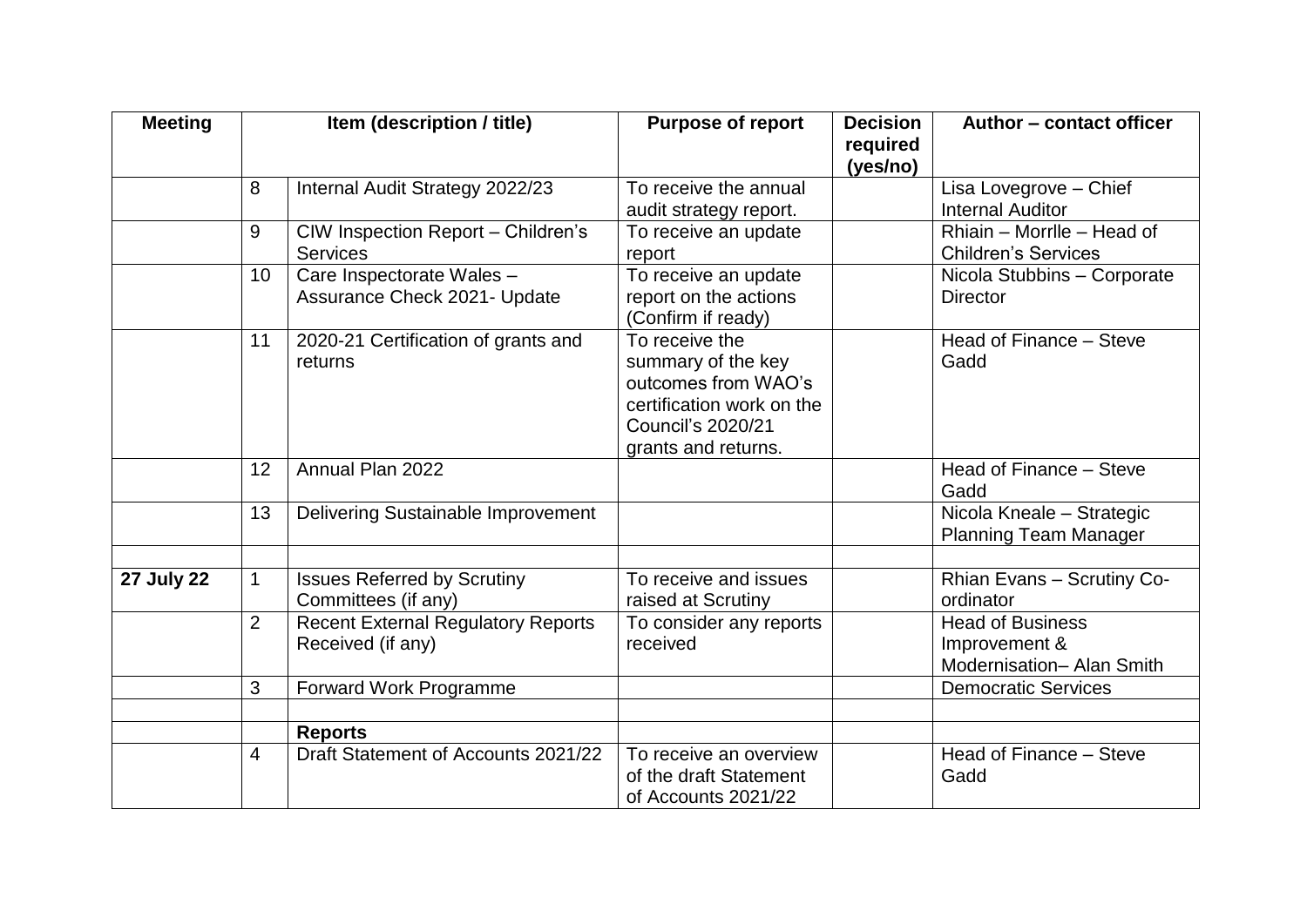| <b>Meeting</b> |                | Item (description / title)                                                             | <b>Purpose of report</b>                                                      | <b>Decision</b><br>required<br>(yes/no) | Author - contact officer                                                         |
|----------------|----------------|----------------------------------------------------------------------------------------|-------------------------------------------------------------------------------|-----------------------------------------|----------------------------------------------------------------------------------|
|                | 5              | <b>Treasury Management (TM Review</b><br>Report 2021/22 / TM Update Report<br>2022/23) | The receive the annual<br><b>Treasury Management</b><br>Report 2021/22        |                                         | Head of Finance - Steve<br>Gadd                                                  |
|                | 6              | Follow up report - Internal Audit<br><b>Contract Management</b>                        | To receive an update<br>following a low<br>assurance Internal<br>Audit review |                                         | Lisa Lovegrove - Chief<br><b>Internal Auditor</b>                                |
|                | $\overline{7}$ | Follow up report - Internal Audit-<br><b>Exceptions and Exemptions</b>                 | To receive an update<br>following a low<br>assurance Internal<br>Audit review |                                         | Lisa Lovegrove - Chief<br><b>Internal Auditor</b>                                |
|                | 8              | Annual RIPA report                                                                     | To receive the annual<br><b>RIPA</b> report                                   |                                         | Gary Williams, Head of Legal,<br><b>HR &amp; Democratic Services</b>             |
|                | 9              | Update report on the uptake of<br><b>Proactis</b>                                      | To receive a service<br>update report on the<br>use of Proactis.              |                                         | Lisa Jones - Legal Services<br>Manager                                           |
| 21 Sept 22     | 1              | <b>Issues Referred by Scrutiny</b><br>Committees (if any)                              | To receive and issues<br>raised at Scrutiny                                   |                                         | Rhian Evans - Scrutiny Co-<br>ordinator                                          |
|                | $\overline{2}$ | <b>Recent External Regulatory Reports</b><br>Received (if any)                         | To consider any reports<br>received                                           |                                         | <b>Head of Business</b><br>Improvement &<br>Modernisation- Alan Smith            |
|                | 3              | <b>Internal Audit Update</b>                                                           | To update committee<br>on Internal Audit's<br>latest progress                 |                                         | Cllr Julian Thompson Hill /<br>Lisa Lovegrove - Chief<br><b>Internal Auditor</b> |
|                | 4              | Forward Work Programme                                                                 |                                                                               |                                         | <b>Democratic Services</b>                                                       |
|                |                | <b>Reports</b>                                                                         |                                                                               |                                         |                                                                                  |
|                | 5              | Annual Corporate Health and Safety<br>report                                           | To consider the Health<br>& Safety management                                 |                                         | <b>Corporate Health and Safety</b><br>Manager - Gerry Lapington                  |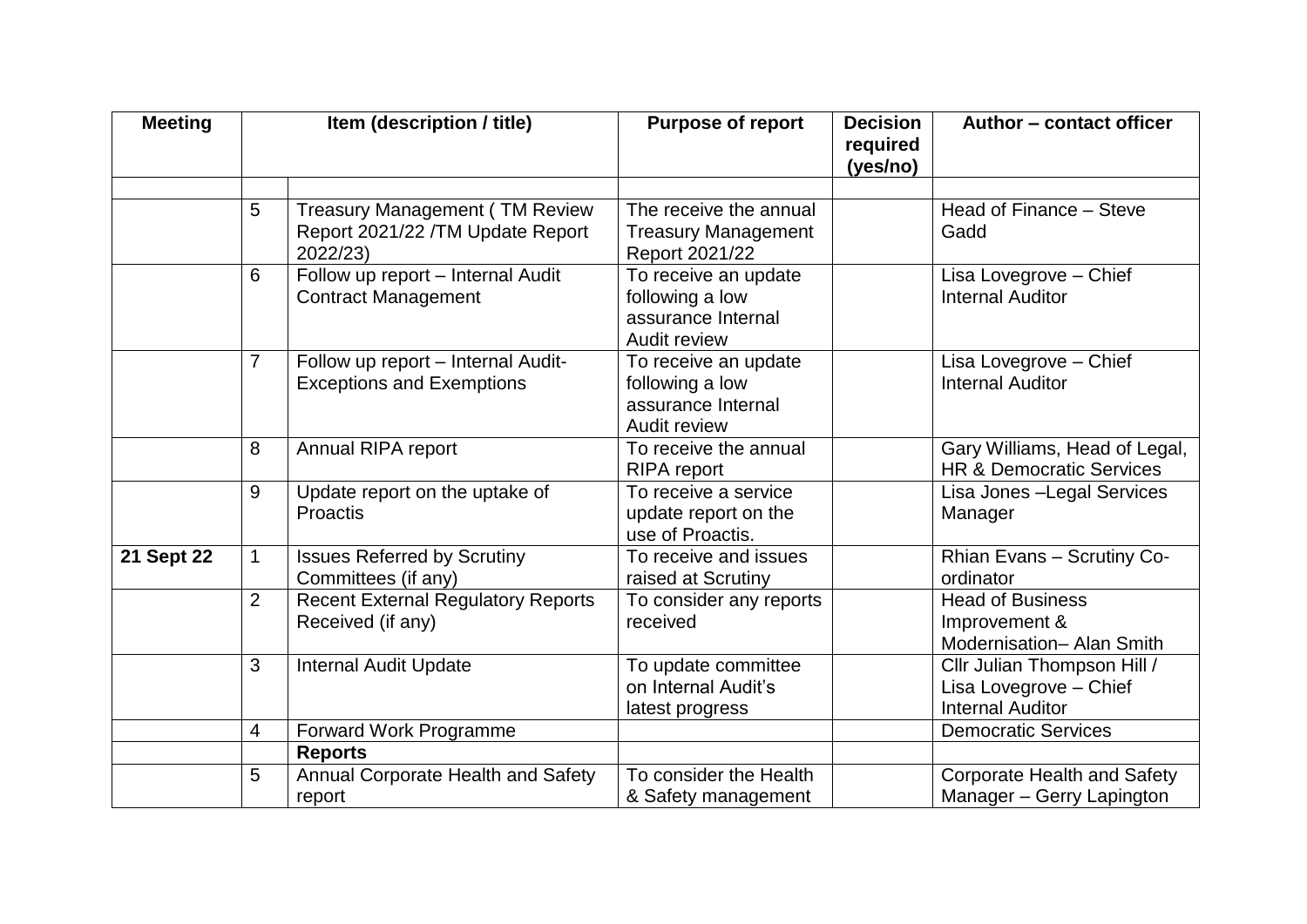| <b>Meeting</b>   |                | Item (description / title)                                     | <b>Purpose of report</b>                                                                | <b>Decision</b><br>required<br>(yes/no) | Author - contact officer                                                             |
|------------------|----------------|----------------------------------------------------------------|-----------------------------------------------------------------------------------------|-----------------------------------------|--------------------------------------------------------------------------------------|
|                  |                |                                                                | within DCC during<br>2021-2022.                                                         |                                         |                                                                                      |
|                  | 6              | <b>Fire Safety Report</b>                                      | To receive the annual<br>report on the Fire<br>Safety programme and<br>performance.     |                                         | Fire Safety Manager - Dawn<br>Jones                                                  |
|                  | $\overline{7}$ | Approval of the Statement of<br>Accounts 2021/22               | To receive the audited<br>accounts                                                      | Yes                                     | Head of Finance - Steve<br>Gadd                                                      |
|                  | 8              | Audit of Accounts Report 2021-22                               |                                                                                         |                                         | Head of Finance - Steve<br>Gadd                                                      |
|                  | 9              | Follow up - Project Management of<br>Queen's building Rhyl     | To receive a follow up<br>report following a low<br>assurance Internal<br>Audit review. |                                         | Lisa Lovegrove - Chief<br><b>Internal Auditor</b>                                    |
| <b>23 Nov 22</b> | $\mathbf{1}$   | <b>Issues Referred by Scrutiny</b><br>Committees (if any)      | To receive and issues<br>raised at Scrutiny                                             |                                         | Rhian Evans - Scrutiny Co-<br>ordinator                                              |
|                  | $\overline{2}$ | <b>Recent External Regulatory Reports</b><br>Received (if any) | To consider any reports<br>received                                                     |                                         | <b>Head of Business</b><br>Improvement &<br>Modernisation- Alan Smith                |
|                  | 3              | Forward Work Programme                                         |                                                                                         |                                         | <b>Democratic Services</b>                                                           |
|                  |                | <b>Reports</b>                                                 |                                                                                         |                                         |                                                                                      |
|                  | $\overline{4}$ | <b>Corporate Risk Register</b>                                 | To receive a review of<br>the Corporate Risk<br>Register.                               |                                         | <b>Strategic Planning &amp;</b><br>Performance Team Leader -<br><b>Iolo McGregor</b> |
|                  |                |                                                                |                                                                                         |                                         |                                                                                      |
|                  |                |                                                                |                                                                                         |                                         |                                                                                      |